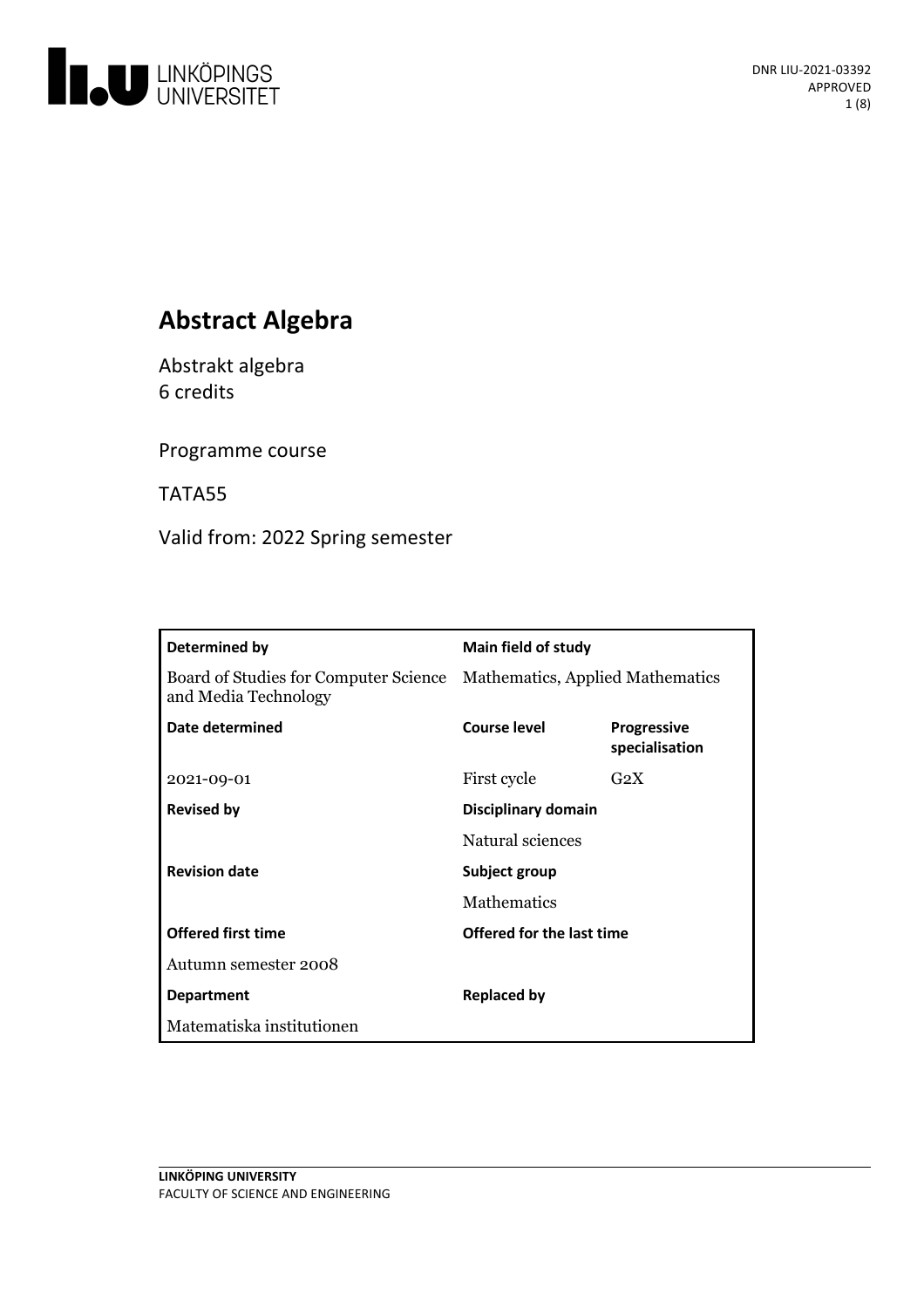# Course offered for

- Master of Science in Computer Science and Engineering
- Master of Science in Information Technology
- Master of Science in Computer Science and Software Engineering
- Master of Science in Applied Physics and Electrical Engineering
- Master of Science in Applied Physics and Electrical Engineering International
- Bachelor's Programme in Mathematics
- Master's Programme in Computer Science

## Prerequisites

Mathematics corresponding to basic courses in discrete algebra and linear algebra.

# Intended learning outcomes

The course is intended to give basic skill and proficiency in the concepts and methods of abstract algebra and its applications, particularly in computer science, coding theory and cryptology. In particular, students should, after completing the course:

- Be able to use the Chinese remainder theorem to solve system of congruences
- Be proficient in the use of Burnside's theorem for solving combinatorial problems involving group actions
- Know how to calculate with permutations
- Be able to explain and prove Cayley's and Lagrange's theorem of elementary group theory.<br>• Know the basic facts in the theory of finite fields
- 
- Be able to calculate the splitting field of a low-degree polynomial
- Be able to state the fundamental theorem of finite abelian groups
- Be able to state the tower theorem and primitive element theorem for finite field extensions

## Course content

Groups, subgroups, quotient groups, group homomorphisms, rings, esp. PID:s, ideals, ring homomorphisms, fields, extension fields, finite fields, the Chinese Remainder Theorem.

# Teaching and working methods

The theory is dealt with in lectures and office hours. The course runs over the entire autumn semester.

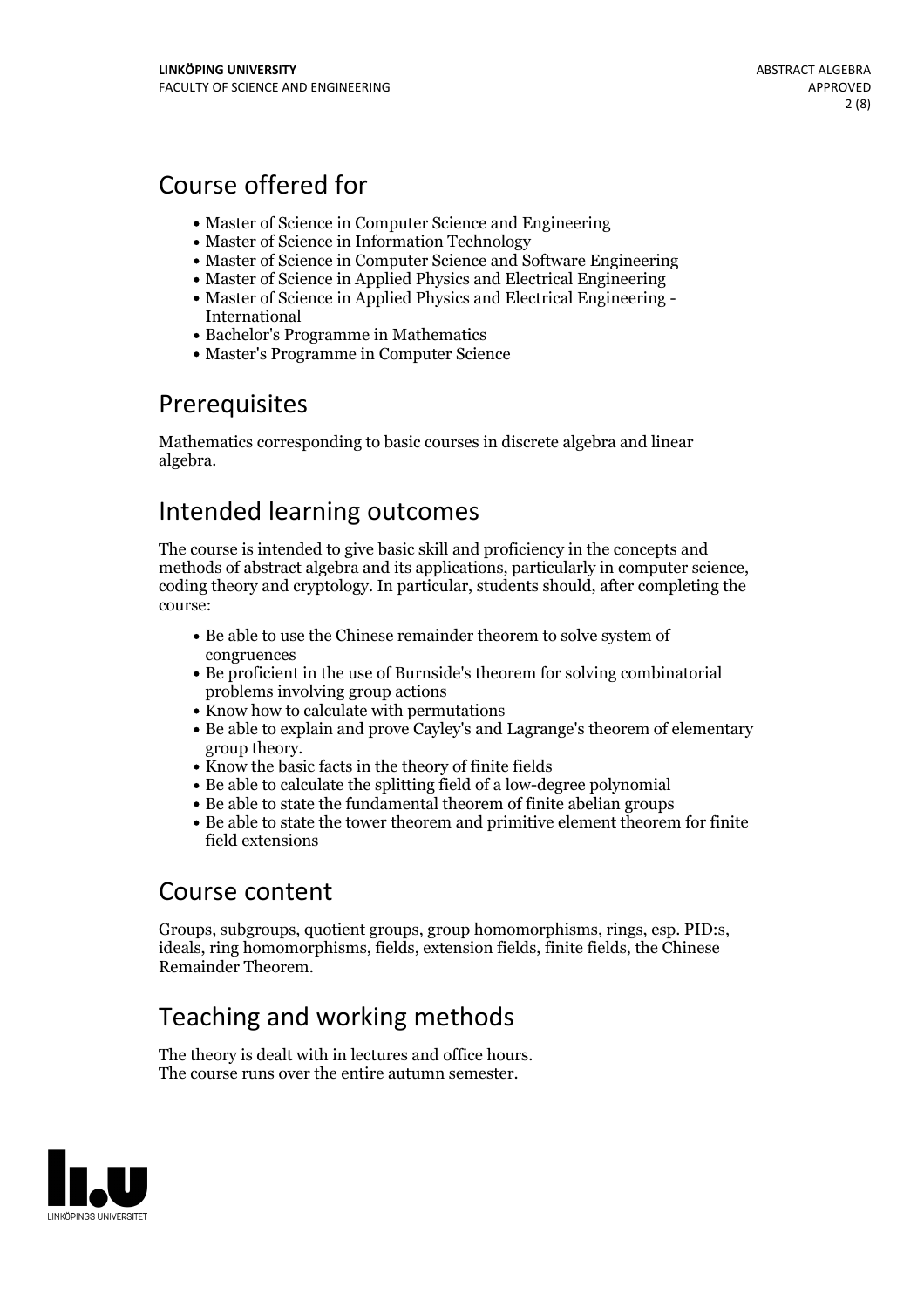## Examination

UPG2 Assignments 6 credits U, 3, 4, 5

## Grades

Four-grade scale, LiU, U, 3, 4, 5

# Other information

### **About teaching and examination language**

The teaching language is presented in the Overview tab for each course. The examination language relates to the teaching language as follows:

- If teaching language is "Swedish", the course as a whole could be given in Swedish, or partly in English. Examination language is Swedish, but parts
- of the examination can be in English. If teaching language is "English", the course as <sup>a</sup> whole is taught in English. Examination language is English. If teaching language is "Swedish/English", the course as <sup>a</sup> whole will be
- taught in English if students without prior knowledge of the Swedish language participate. Examination language is Swedish or English depending on teaching language.

### **Other**

The course is conducted in a manner where both men's and women's experience and knowledge are made visible and developed.

The planning and implementation of a course should correspond to the course syllabus. The course evaluation should therefore be conducted with the course syllabus as a starting point.

If special circumstances prevail, the vice-chancellor may in a special decision specify the preconditions for temporary deviations from this course syllabus, and delegate the right to take such decisions.

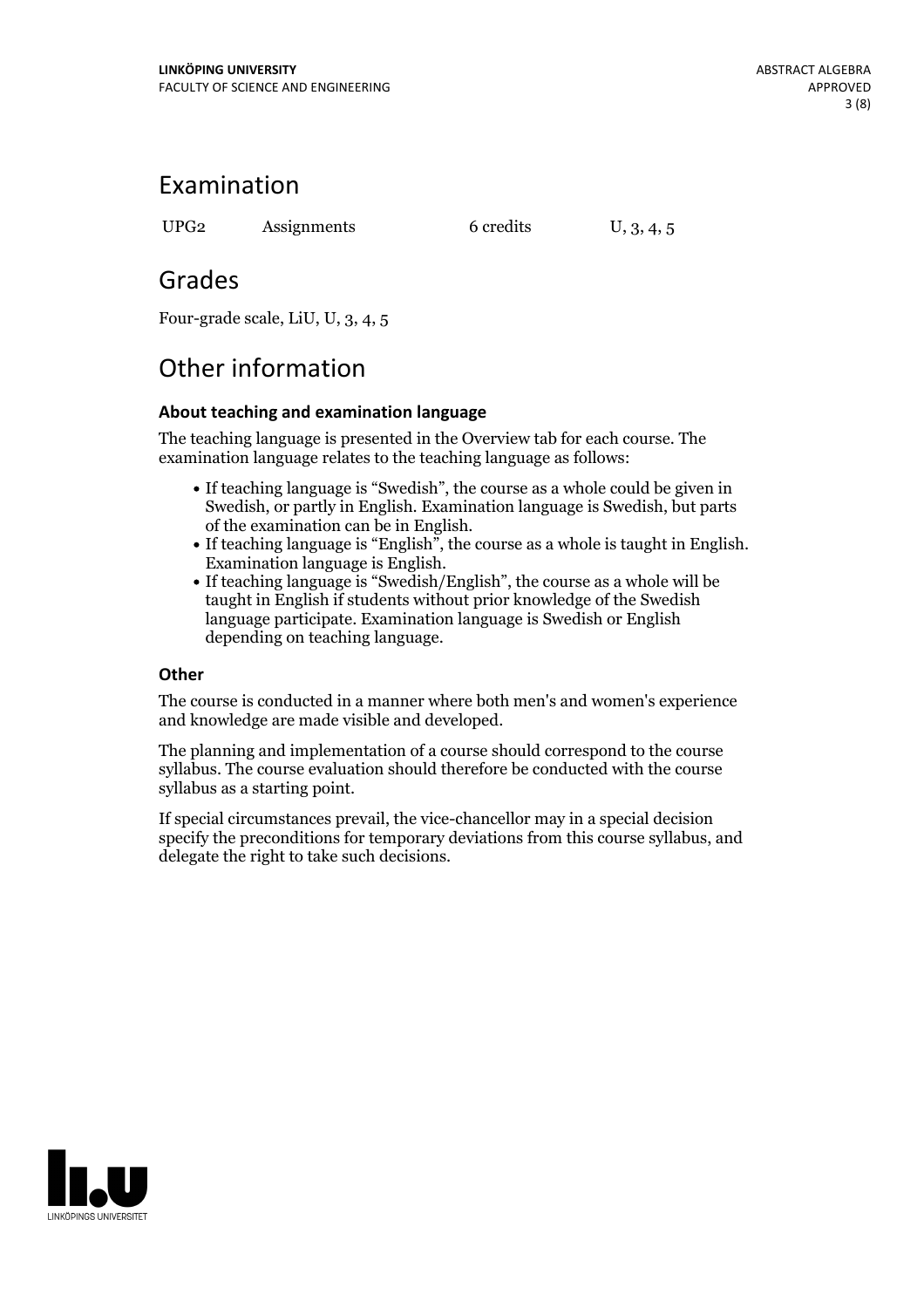# **Common rules**

### Course syllabus

A syllabus must be established for each course. The syllabus specifies the aim and contents of the course, and the prior knowledge that a student must have in order to be able to benefit from the course.

### Timetabling

Courses are timetabled after a decision has been made for this course concerning its assignment to a timetable module.

### Interruption in and deregistration from a course

The LiU decision, Guidelines concerning confirmation of participation in education (Dnr LiU-2020-02256), states that interruptions in study are to be recorded in Ladok. Thus, all students who do not participate in a course for which they have registered must record the interruption, such that the registration on the course can be removed. Deregistration from or interrupting a course is carried out using <sup>a</sup> web-based form: https://www.lith.liu.se/for- [studenter/kurskomplettering?l=en.](https://www.lith.liu.se/for-studenter/kurskomplettering?l=en)

### Cancelled courses and changes to the course syllabus

Courses with few participants (fewer than 10) may be cancelled or organised in a manner that differs from that stated in the course syllabus. The Dean is to deliberate and decide whether a course is to be cancelled or changed from the course syllabus.

### Guidelines relating to examinations and examiners

For details, see Guidelines for education and examination for first-cycle and second-cycle education at Linköping University, Dnr LiU-2020-04501 [\(http://styrdokument.liu.se/Regelsamling/VisaBeslut/917592\)](http://styrdokument.liu.se/Regelsamling/VisaBeslut/917592).

An examiner must be employed as a teacher at LiU according to the LiU Regulations for Appointments, Dnr LiU-2021-01204 [\(https://styrdokument.liu.se/Regelsamling/VisaBeslut/622784](https://styrdokument.liu.se/Regelsamling/VisaBeslut/622784)). For courses in second-cycle, the following teachers can be appointed as examiner: Professor (including Adjunct and Visiting Professor), Associate Professor (including Adjunct), Senior Lecturer (including Adjunct and Visiting Senior Lecturer), Research Fellow, or Postdoc. For courses in first-cycle, Assistant Lecturer (including Adjunct and Visiting Assistant Lecturer) can also be appointed as examiner in addition to those listed for second-cycle courses. In exceptional cases, a Part-time Lecturer can also be appointed as an examiner at both first- and second cycle, see Delegation of authority for the Board of Faculty of Science and Engineering.

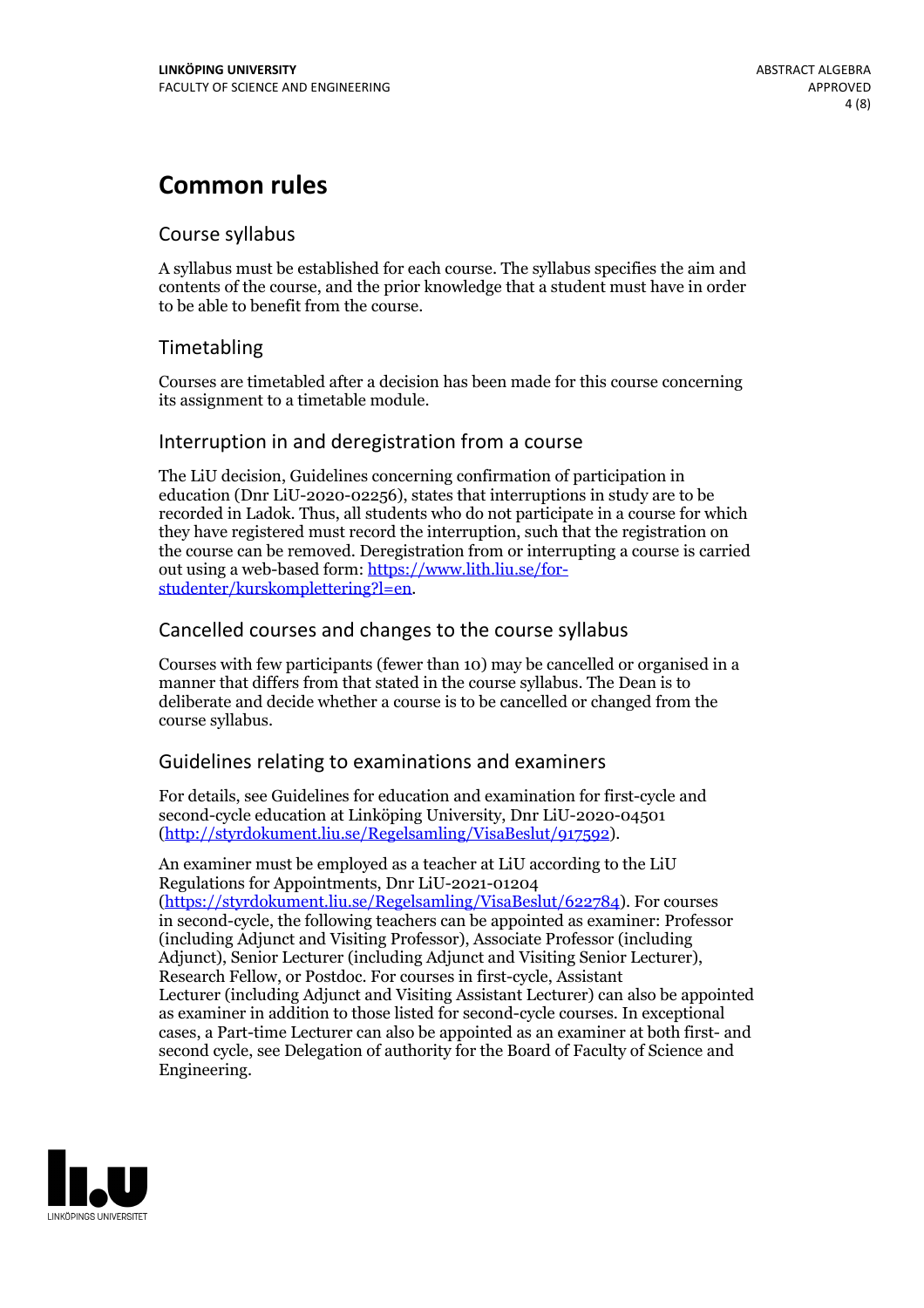## Forms of examination

### **Principles for examination**

Written and oral examinations and digital and computer-based examinations are held at least three times a year: once immediately after the end of the course, once in August, and once (usually) in one of the re-examination periods. Examinations held at other times are to follow a decision of the faculty programme board.

Principles for examination scheduling for courses that follow the study periods:

- courses given in VT1 are examined for the first time in March, with re-examination in June and August
- courses given in VT2 are examined for the first time in May, with re-examination in August and October
- courses given in HT1 are examined for the first time in October, with re-examination in January and August
- courses given in HT2 are examined for the first time in January, with re-examination in March and in August.

The examination schedule is based on the structure of timetable modules, but there may be deviations from this, mainly in the case of courses that are studied and examined for several programmes and in lower grades (i.e. 1 and 2).

Examinations for courses that the faculty programme board has decided are to be held in alternate years are held three times during the school year in which the course is given according to the principles stated above.

Examinations for courses that are cancelled orrescheduled such that they are not given in one or several years are held three times during the year that immediately follows the course, with examination scheduling that corresponds to the scheduling that was in force before the course was cancelled or rescheduled.

When a course, or a written examination (TEN, DIT, DAT), is given for the last time, the regular examination and two re-examinations will be offered. Thereafter, examinations are phased out by offering three examinations during the following academic year at the same times as the examinations in any substitute course. If there is no substitute course, three examinations will be offered during re- examination periods during the following academic year. Other examination times are decided by the faculty programme board. In all cases above, the examination is also offered one more time during the academic year after the following, unless the faculty programme board decides otherwise. In total, 6 re-examinations are offered, of which 2 are regular re-examinations. In the examination registration system, the examinations given for the penultimate time and the last time are denoted.

If a course is given during several periods of the year (for programmes, or on different occasions for different programmes) the faculty programme board or boards determine together the scheduling and frequency of re-examination occasions.

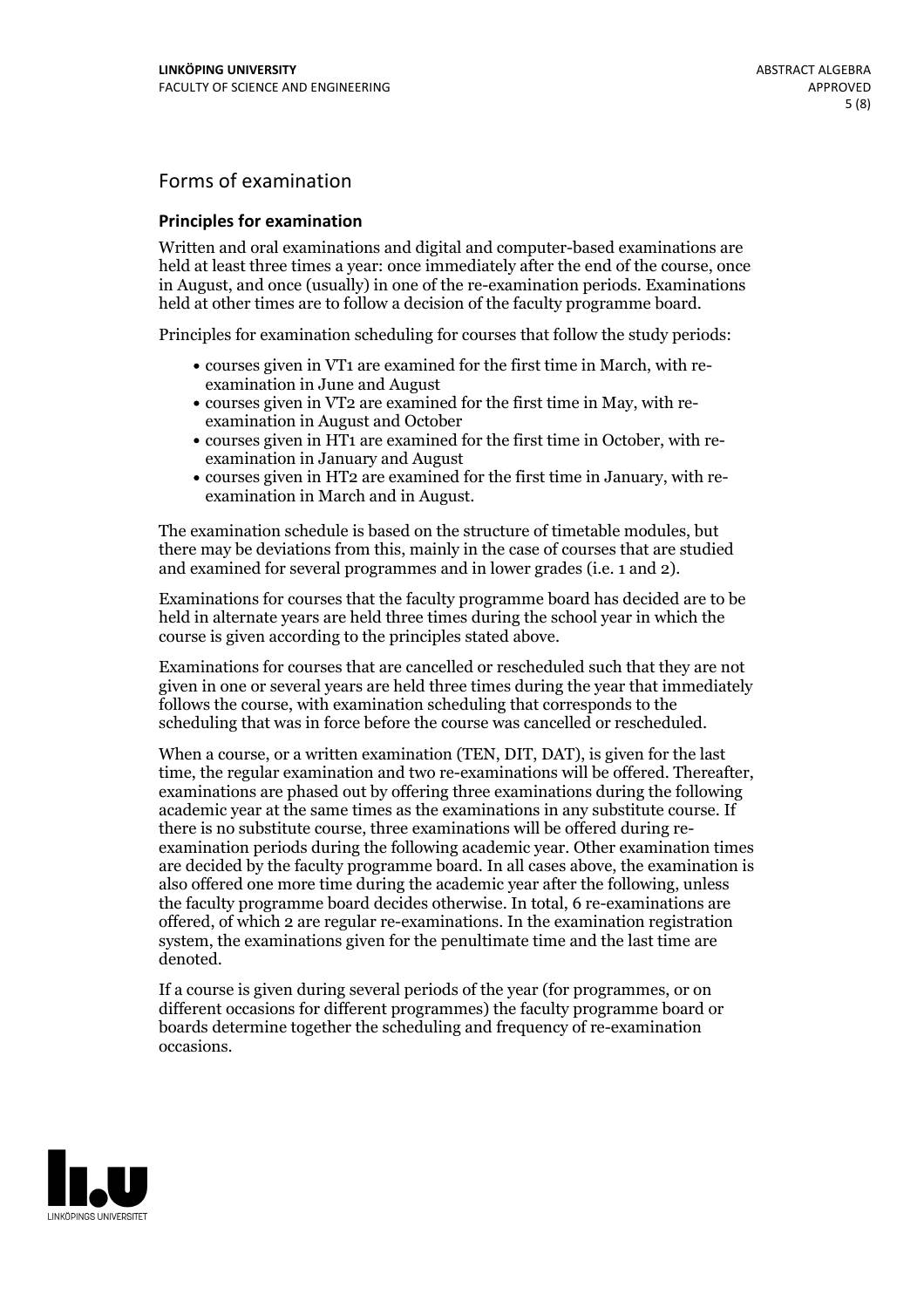### **Retakes of other forms of examination**

Regulations concerning retakes of other forms of examination than written examinations and digital and computer-based examinations are given in the LiU guidelines for examinations and examiners, [http://styrdokument.liu.se/Regelsamling/VisaBeslut/917592.](http://styrdokument.liu.se/Regelsamling/VisaBeslut/917592)

#### **Course closure**

For Decision on Routines for Administration of the Discontinuation of Educational Programs, Freestanding Courses and Courses in Programs, see DNR LiU-2021-04782. After a decision on closure and after the end of the discontinuation period, the students are referred to a replacement course (or similar) according to information in the course syllabus or programme syllabus. If a student has passed some part/parts of a closed program course but not all, and there is an at least partially replacing course, an assessment of crediting can be made. Any crediting of course components is made by the examiner.

#### **Registration for examination**

In order to take an written, digital or computer-based examination, registration in advance is mandatory, see decision in the university's rule book [https://styrdokument.liu.se/Regelsamling/VisaBeslut/622682.](https://styrdokument.liu.se/Regelsamling/VisaBeslut/622682) An unregistered student can thus not be offered a place. The registration is done at the Student Portal or in the LiU-app during the registration period. The registration period opens 30 days before the date of the examination and closes 10 days before the date of the examination. Candidates are informed of the location of the examination by email, four days in advance.

#### **Code of conduct for students during examinations**

Details are given in a decision in the university's rule book: <http://styrdokument.liu.se/Regelsamling/VisaBeslut/622682>.

#### **Retakes for higher grade**

Students at the Institute of Technology at LiU have the right to retake written examinations and digital and computer-based examinations in an attempt to achieve a higher grade. This is valid for all examination components with code "TEN", "DIT" and "DAT". The same right may not be exercised for other examination components, unless otherwise specified in the course syllabus.

A retake is not possible on courses that are included in an issued degree diploma.

#### **Grades**

The grades that are preferably to be used are Fail (U), Pass (3), Pass not without distinction  $(4)$  and Pass with distinction  $(5)$ .

- Grades U, 3, 4, 5 are to be awarded for courses that have written or digital examinations.<br>• Grades Fail (U) and Pass (G) may be awarded for courses with a large
- degree of practical components such as laboratory work, project work and

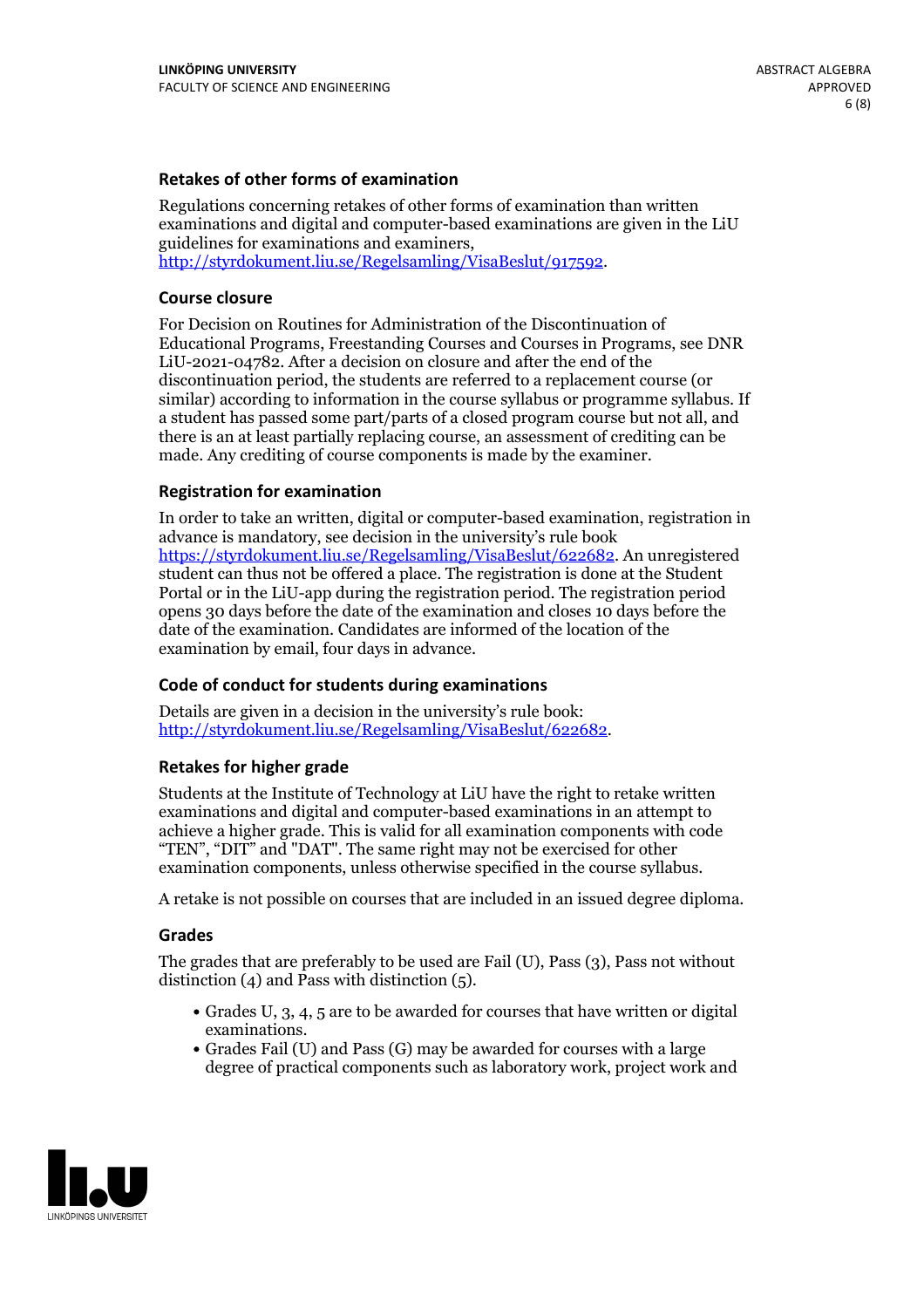group work.<br>• Grades Fail (U) and Pass (G) are to be used for degree projects and other independent work.

### **Examination components**

The following examination components and associated module codes are used at the Faculty of Science and Engineering:

- Grades U, 3, 4, 5 are to be awarded for written examinations (TEN) and
- digital examinations (DIT).<br>• Examination components for which the grades Fail (U) and Pass (G) may be awarded are laboratory work (LAB), project work (PRA), preparatory written examination (KTR), digital preparatory written examination (DIK), oral examination (MUN), computer-based examination (DAT), home
- assignment (HEM), and assignment (UPG).<br>• Students receive grades either Fail (U) or Pass (G) for other examination components in which the examination criteria are satisfied principally through active attendance such as tutorial group (BAS) or examination item
- (MOM).<br>• Grades Fail (U) and Pass (G) are to be used for the examination components Opposition (OPPO) and Attendance at thesis presentation (AUSK) (i.e. part of the degree project).

In general, the following applies:

- 
- Mandatory course components must be scored and given <sup>a</sup> module code. Examination components that are not scored, cannot be mandatory. Hence, it is voluntary to participate in these examinations, and the voluntariness must be clearly stated. Additionally, if there are any associated conditions to
- the examination component, these must be clearly stated as well.<br>• For courses with more than one examination component with grades U,3,4,5, it shall be clearly stated how the final grade is weighted.

For mandatory components, the following applies (in accordance with the LiU Guidelines for education and examination for first-cycle and second-cycle education at Linköping University,<br>[http://styrdokument.liu.se/Regelsamling/VisaBeslut/917592\)](http://styrdokument.liu.se/Regelsamling/VisaBeslut/917592):

If special circumstances prevail, and if it is possible with consideration of the nature of the compulsory component, the examiner may decide to replace the compulsory component with another equivalent component.

For possibilities to alternative forms of examinations, the following applies (in accordance with the LiU Guidelines for education and examination for first-cycle [http://styrdokument.liu.se/Regelsamling/VisaBeslut/917592\)](http://styrdokument.liu.se/Regelsamling/VisaBeslut/917592):

If the LiU coordinator for students with disabilities has granted a student the right to an adapted examination for a written examination in an examination hall, the student has the right to it.